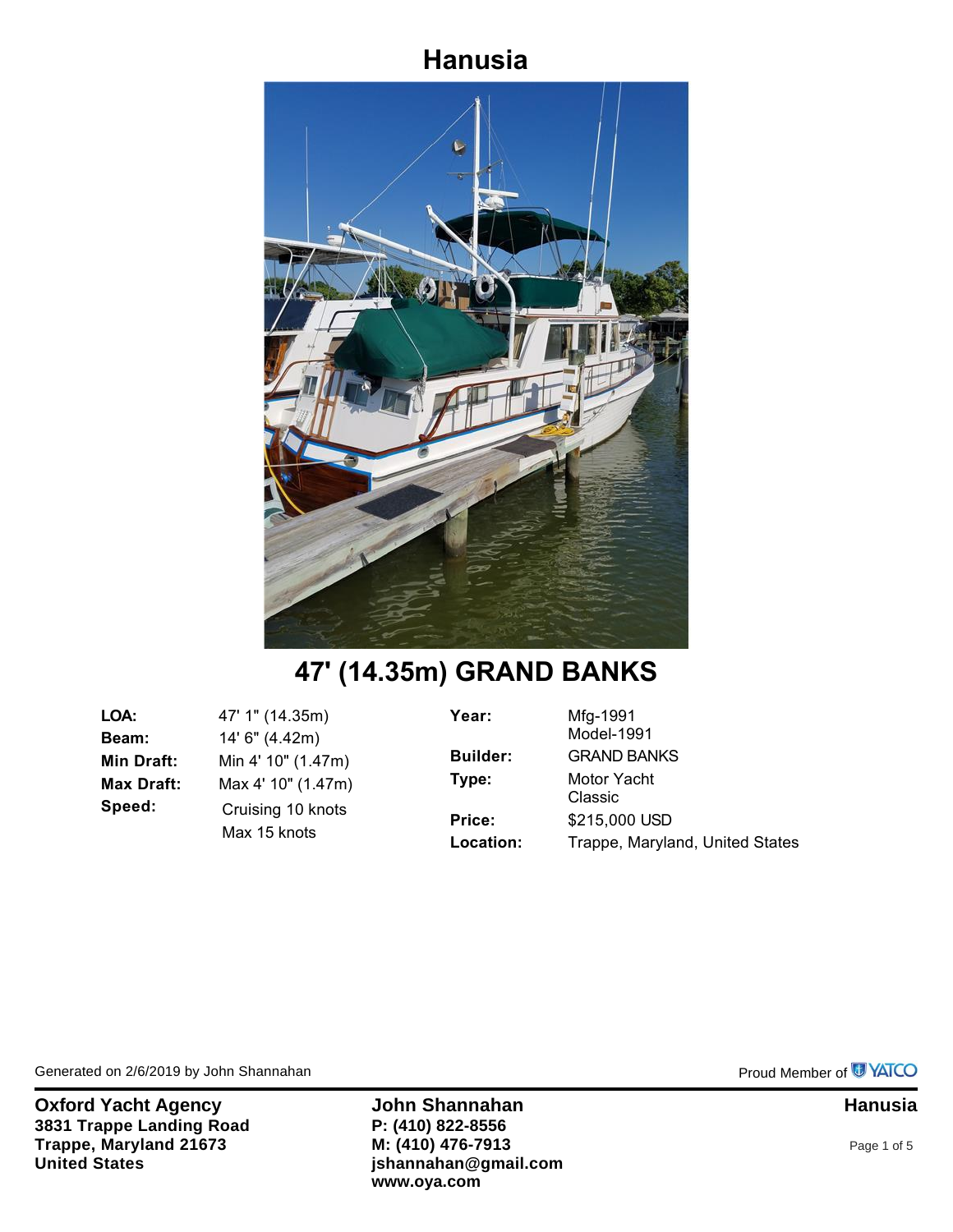### **Additional Specifications For Hanusia:**

| LOA:                                     | 47' 1" (14.35m)      | Year:                   | Mfg-1991 Model-1991                        |
|------------------------------------------|----------------------|-------------------------|--------------------------------------------|
| Beam:                                    | 14' 6" (4.42m)       | <b>Builder:</b>         | <b>GRAND BANKS</b>                         |
| <b>Min Draft:</b>                        | 4' 10" (1.47m)       | <b>Model:</b>           | Classic                                    |
| <b>Max Draft:</b>                        | 4' 10" (1.47m)       | Type:                   | <b>Motor Yacht</b>                         |
| <b>Hull Material:</b>                    | <b>Fiberglass</b>    |                         | Classic                                    |
| <b>Hull Config:</b>                      |                      | Top:                    | <b>Bimini Top</b>                          |
| <b>Hull Designer:</b>                    |                      | Speed:                  | Cruising 10 knots                          |
| <b>Deck Material:</b>                    | Teak over            |                         | Max 15 knots                               |
|                                          | <b>Fiberglass</b>    | <b>Engines:</b>         | 375 HP, Twin, 1991, Inboard, Diesel, 3208, |
| Tonnage:                                 | 25                   |                         | Caterpillar 4600hrs / 4600hrs              |
| Range:                                   |                      | <b>Staterooms:</b>      | $\overline{2}$                             |
| Int Designer:                            | Dick Loh             | Sleeps:                 | 4                                          |
| <b>Ext Designer:</b>                     | <b>Kenneth Smith</b> | Heads:                  | $\overline{2}$                             |
| <b>Fuel Capacity:</b>                    | 600 g (2,271 l)      | <b>Crew</b>             |                                            |
| <b>Water Capacity:</b> $275 g (1,041 l)$ |                      | <b>Quarters:</b>        |                                            |
| <b>Holding Tank:</b>                     | 40 g (151 l)         | <b>Crew Berths:</b>     |                                            |
| Flag:                                    |                      | Captain Cabin: No       |                                            |
| Location:                                | Trappe, Maryland     | <b>Classifications:</b> |                                            |
|                                          | <b>United States</b> | <b>MCA: None</b>        | <b>ISM: None</b>                           |
| <b>Price:</b>                            | \$215,000 USD        |                         |                                            |

Generated on 2/6/2019 by John Shannahan **Provides and Struth Australian** Proud Member of **P**YATCO

**Oxford Yacht Agency <b>State Shannahan John Shannahan Hanusia Hanusia 3831 Trappe Landing Road Trappe, Maryland 21673 United States**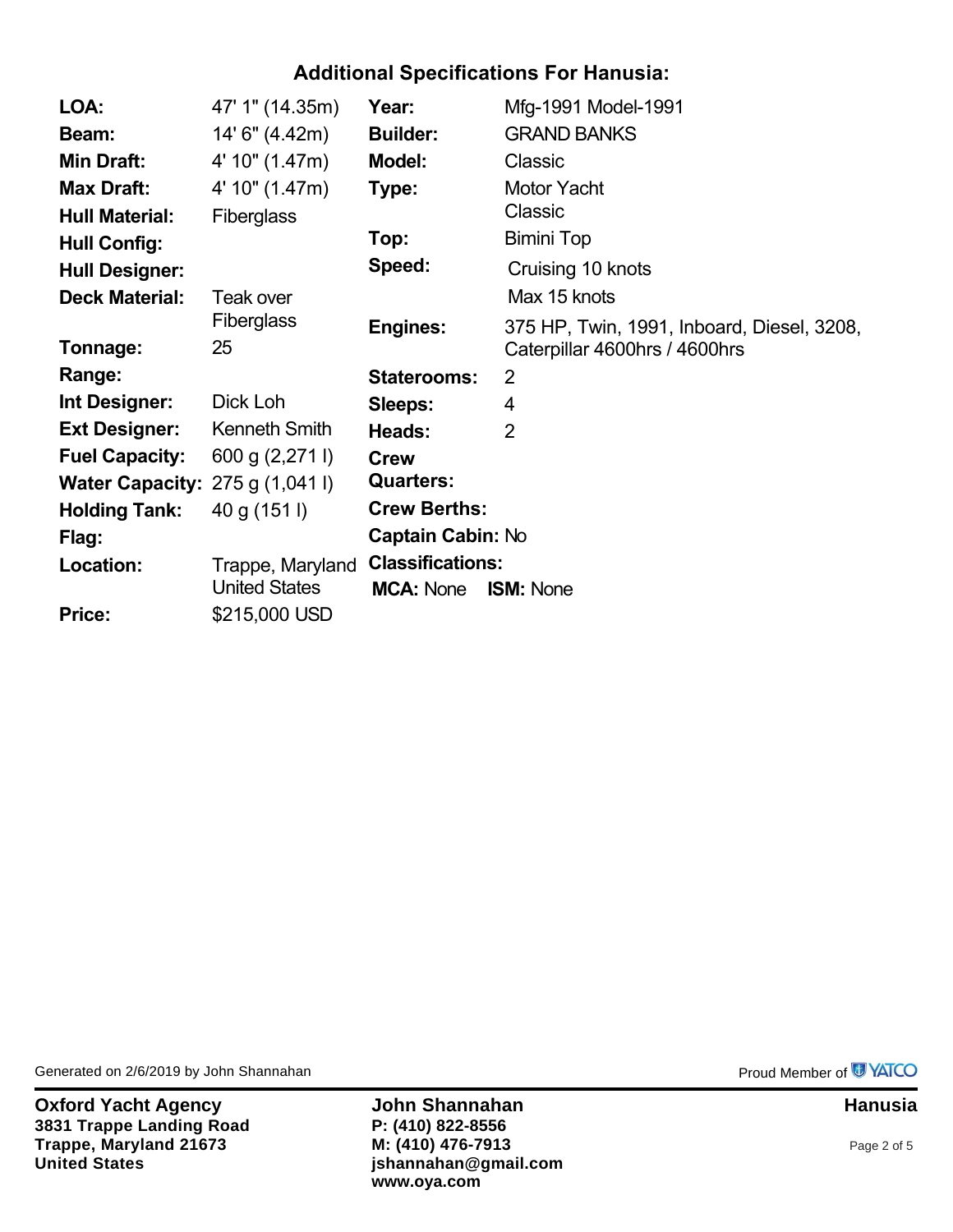#### **Generator**

Onan 8kw

#### **Electronics**

Furuno 1930 color 36nm, 4w VHF main: Icom IC M120 VHF flybridge: Icom IC M120 HF, Icom M710 Ham & Marine bands Charter Plotter: Furuno 10 inch color TFT LCD GPS: Furuno, 12 channel w/WAAS Scanning Depth Sounder: Interphase, TwinScope Depth/Speed/Log: Lower Helm: Raymarine Tridata Flybridge: Raymarine Tridata Autopilot: Lower Helm: Robertson Flybridge: Robertson Battery Chargers: Lewco Inverters: Trace, 2 kw Trace 1.5 kw (spare) High Power Alternator: Hehr: driven off Port Engine charging House Power Batteries

#### **Entertainment Center**

AM/FM Radio

CD 10 disk changer

TV 15-inch

VHS recorder/player

#### **Appliances**

Galley:

Stove: Princess Electric

Sharp Microwave Oven

Sea-Frost refrigeration system

Gruenert, Top Loading Freezer

U-Line Ice Maker

Washer/Dryer: Whirlpool

Air Conditioner: Marine Air

Hot Water Heater: Raritan, Electric

Watermaker: Daily Marine

Generated on 2/6/2019 by John Shannahan **Proud Member of UNATCO** Proud Member of UNATCO

**Oxford Yacht Agency John Shannahan Hanusia 3831 Trappe Landing Road Trappe, Maryland 21673 United States**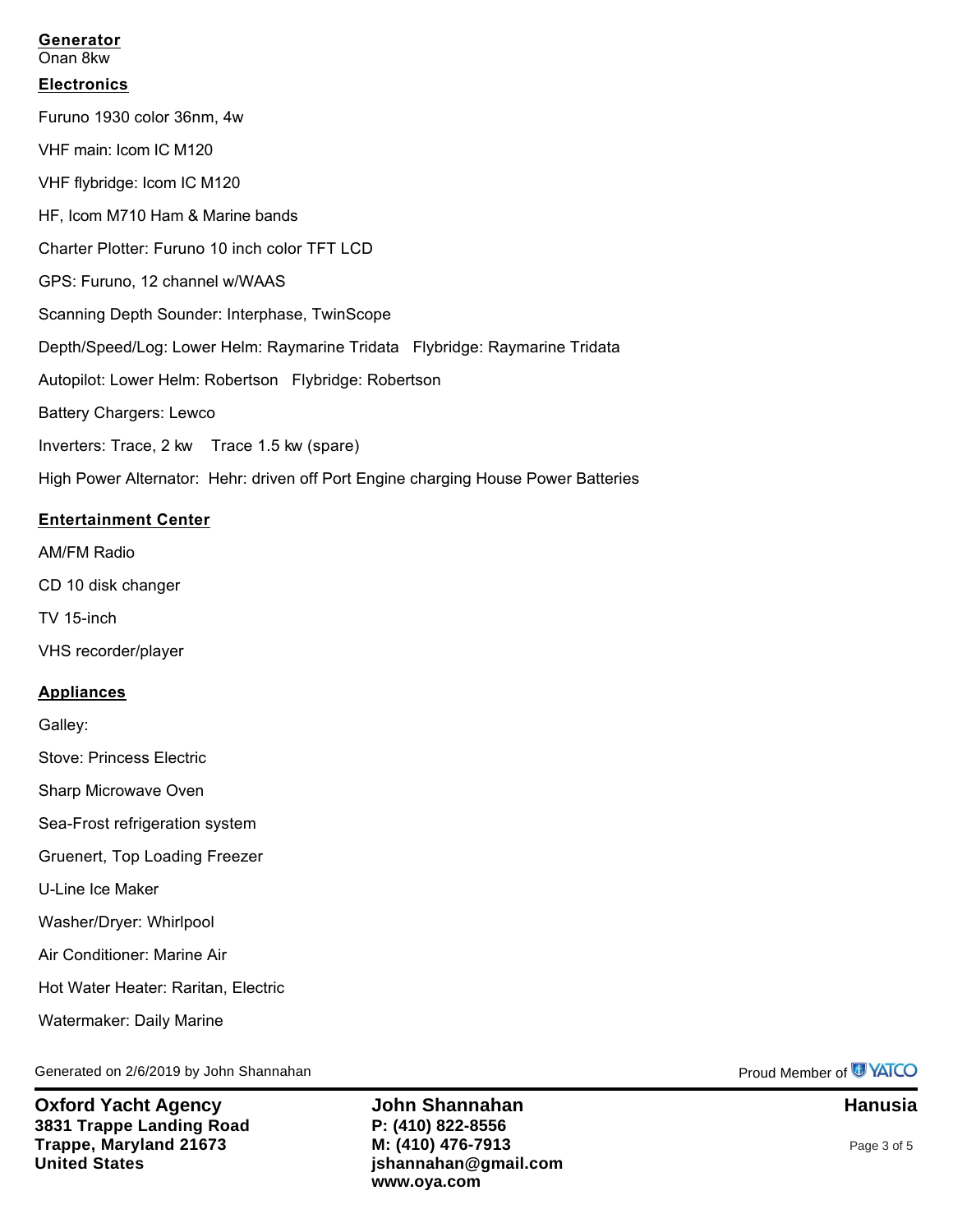Toilets: Sealand Vacuflush

#### **Safety**

Epirb: ACR, Rapidfix 400 liferaft

Switlik model MD-2, 6 person

#### **Deck gear/Anchors**

Windlass: Lofrans Tigres Bugel: (German Patent) 110 lbs, w/400ft 3/8in chain CQR: 60lbs w/300ft 1/4 in chain Danforth: 50lbs w/30ft 1/4in chain Bruce: 45lbs ParaTech Sea Anchor 18ft w/150ft 3/4 in rope **Instrumentation** Engine: RPM, Temperature, Oil pressure

Digital Temperature Readout: Engine exhaust, main shaft seals

Fuel Flow Meter: Flo-Scan

**Stabilizers** NAIAD **Dinghy**

Novurania, w/Console

25 hp Yamaha 4-stroke

#### **Upgrades**

Teak deck refastened 2017

Refinished interior sole 2015

New interior curtains and soft good coverings 2014

New bimini top and Bridge cushions 2013

Generated on 2/6/2019 by John Shannahan **Provides and Struth Australian** Proud Member of **P**YATCO

**Oxford Yacht Agency <b>State Shannahan John Shannahan Hanusia Hanusia 3831 Trappe Landing Road Trappe, Maryland 21673 United States**